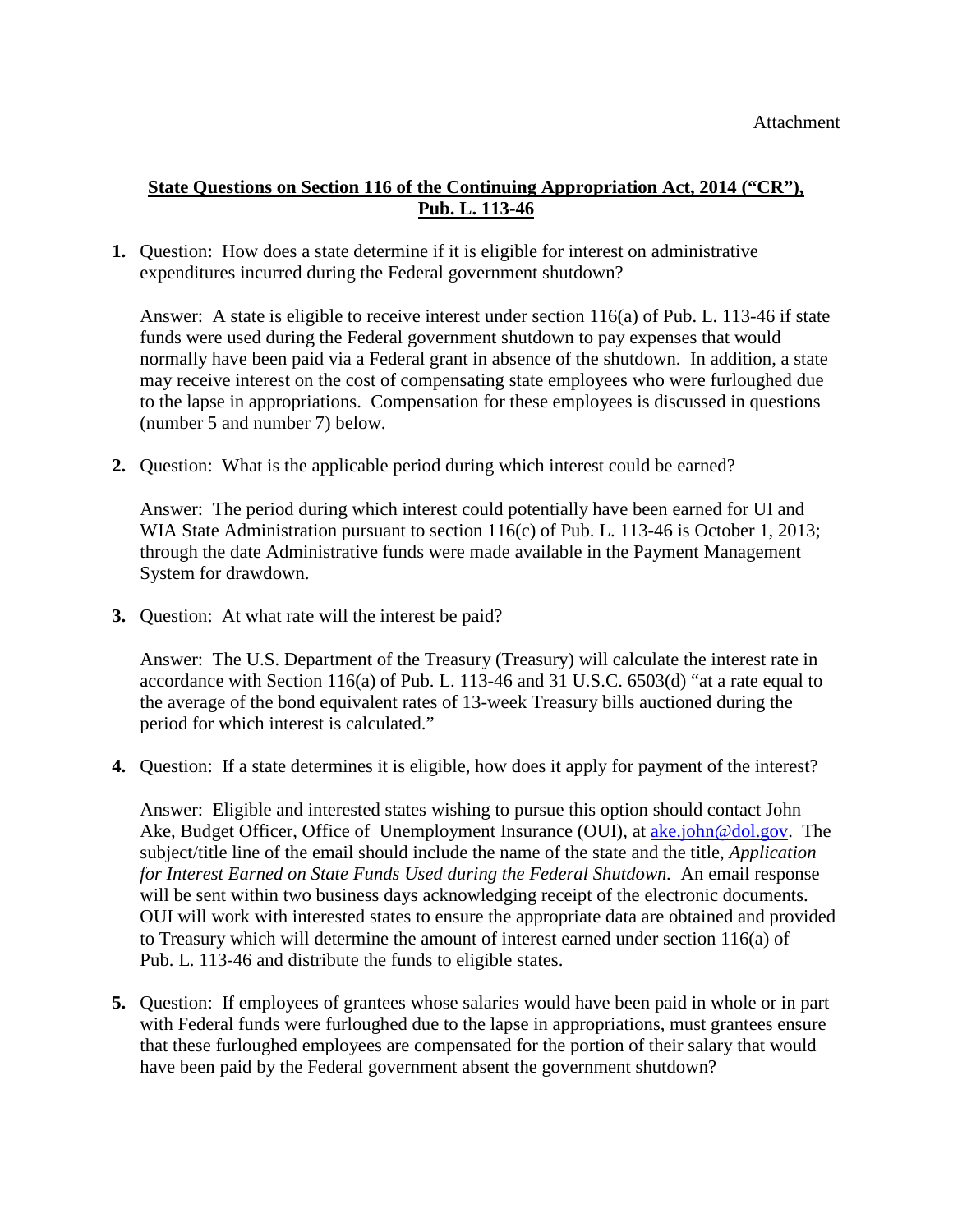Answer: Yes. Section 116(a) of the CR requires that compensation be provided to furloughed employees of state or other Federal "grantees." Under the CR, "state" and "grantee" have the same definition as under the applicable Federal program (Section 116(b)). All state grantees in the Department's grant programs must compensate state workers who were furloughed due to the lapse in appropriations for the portion of their salary that would have been paid by the Federal government absent the government shutdown.

- **6.** Question: If local employees (including employees of American Job Centers and Workforce Investment Boards) whose salaries would have been paid in whole or in part with Federal funds were furloughed due to the lapse in appropriations, must grantees ensure that these furloughed local workers are compensated for the portion of their salary that would have been paid by the Federal government absent the government shutdown? If payment is not required, is it an allowable cost to compensate these employees for the portion of their salaries that would have been paid by Federal funds? (See questions/answers below.)
	- Question: Must grantees pay these local salaries?

Answer: No, they may not do so. Payment to local workers who are funded by Workforce Investment Act (WIA) formula grants is not permitted under Section 116 of the CR, which requires compensation be provided to furloughed employees of "state" or other Federal "grantees" as those terms are defined under the relevant Federal program, but does not provide authority to compensate employees of other entities. Under WIA "grantee" is defined as "the direct recipient of grant funds from the Department of Labor" (20 CFR 660.300). Local workforce investment areas are not states, nor are they direct recipients of formula grants under WIA. Rather, local areas receive funds through allocations from the states in the form of sub grants. Furloughed local employees who are funded out of direct competitive grants would be reimbursed under Section 116(a) of the CR.

• Ouestion: Is payment of salaries to furloughed local workers an allowable cost in these circumstances?

Answer: No, reimbursement to local workers who were furloughed due to the lapse in appropriations is not an allowable cost. To be allowable, a cost charged by a state grantee to a Federal award must meet the Circular A-87 guidelines, Cost Principles for State, Local, and Indian Tribal Governments, including, as relevant here, that the cost be necessary and reasonable for proper and efficient performance and administration of Federal awards. Normally, it is not allowable to pay salary costs for work not performed under the grant.

**7.** Question: Must states use grant funds to provide backpay to state workers who the state classified as "temporarily laid off" rather than on furlough if the layoffs were due to the lapse in appropriations and the workers' salaries would otherwise have been paid by Federal funds? What if states reduced work hours or otherwise reduced pay in the same situation?